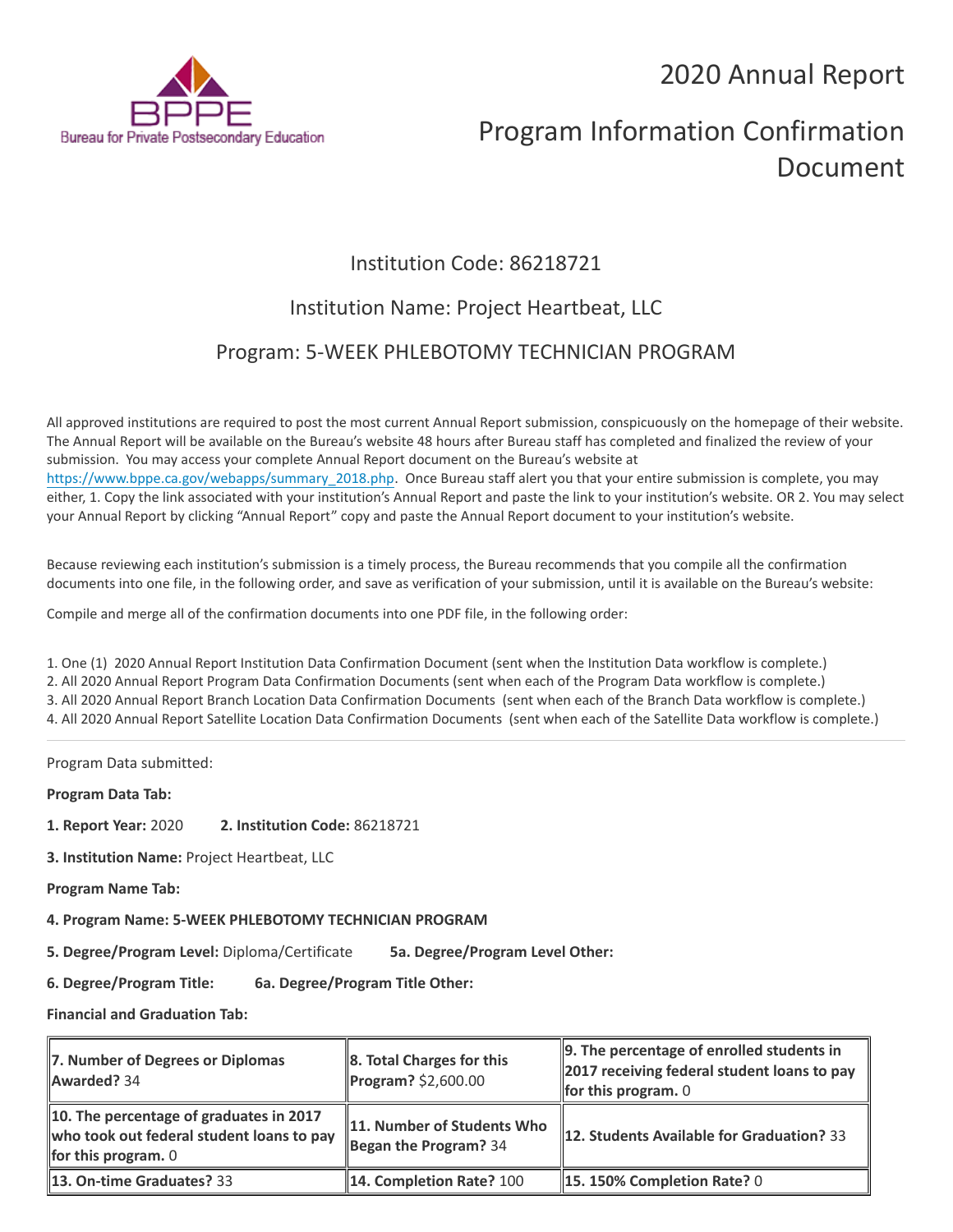#### **16. Is the above data taken from the Integrated Postsecondary Education Data System (IPEDS) of the United States Department of Education?** No

#### **Placement Data Tab:**

CEC § 94929.5 requires institutions to report placement data for every program that is designed or advertised to lead to a particular career, or advertised or promoted with any claim regarding job placement.

| 17. Graduates Available for<br><b>Employment?</b> 33                                                                                                                    | 18 Graduates Employed in the<br>Field? 33            | 19. Placement<br>Rate? 100 |  |  |  |
|-------------------------------------------------------------------------------------------------------------------------------------------------------------------------|------------------------------------------------------|----------------------------|--|--|--|
| 20. Graduates Employed in the field                                                                                                                                     |                                                      |                            |  |  |  |
| 20a. 20 to 29 hours per week? $0$                                                                                                                                       | 20b. At least 30 hours per week? 33                  |                            |  |  |  |
| $\ $ 21. Indicate the number of graduates employed                                                                                                                      |                                                      |                            |  |  |  |
| $\ $ 21a. In a single position in the field of study: 33<br>study: $0$                                                                                                  | 21b. Concurrent aggregated positions in the field of |                            |  |  |  |
| 21d. By the institution or an employer owned by the institution, or<br>21c. Freelance/self-employed: 0<br>$\ $ an employer who shares ownership with the institution: 0 |                                                      |                            |  |  |  |

#### **Exam Passage Rate Tab:**

5 CCR §74112(j) requires the institution to collect the exam passage data directly from its graduates if the exam passage data is not available from the licensing agency.

#### **22. Does this educational program lead to an occupation that requires State licensing?** Yes

#### **22a. Do graduates have the option or requirement for more than one type of State licensing exam?** No

 **Option/Requirement #1: Option/Requirement #2: Option/Requirement #3: Option/Requirement #4:**

**Exam Passage Rate - Year 1 Tab:**

**23. Name of the State licensing entity that licenses the field:** Yes

**24. Name of Exam?** Nationa Center for Competency Testing

| 25. Number of Graduates Taking 26. Number Who Passed the 27. Number Who Failed the 28. Passage<br><b>State Exam?</b> 34 | <b>State Exam?</b> $33$ | <b>State Exam? 1</b> | Rate? 97.05882 |
|-------------------------------------------------------------------------------------------------------------------------|-------------------------|----------------------|----------------|
|                                                                                                                         |                         |                      |                |

**29. Is This Data from the State Licensing Agency that Administered the Exam?** No **29a. Name of Agency:**

**30. If the response to #29 is "No", provide a description of the process used for Attempting to Contact Students.** Students are scheduled to take exam on site ]on the last day of class. Test results are immediately available

#### **Exam Passage Rate - Year 2 Tab:**

**31. Name of the State licensing entity that licenses the field:** CDPH LFS

**32. Name of Exam?** National Center for Competency Testing

| 33. Number of Graduates Taking $\parallel$ 34. Number Who Passed the $\parallel$ 35. Number Who Failed the $\parallel$ 36. Passage |                       |                      |                |
|------------------------------------------------------------------------------------------------------------------------------------|-----------------------|----------------------|----------------|
| <b>State Exam? 21</b>                                                                                                              | <b>State Exam? 18</b> | <b>State Exam?</b> 3 | Rate? 85.71429 |

**37. Is This Data from the State Licensing Agency that Administered the Exam?** No **37a. Name of Agency:**

**38. If the response to #37 is "No", provide a description of the process used for Attempting to Contact Students.** Students take exam on last day of class on site. Results immediately available upon completion of exam

**Salary Data Tab:**